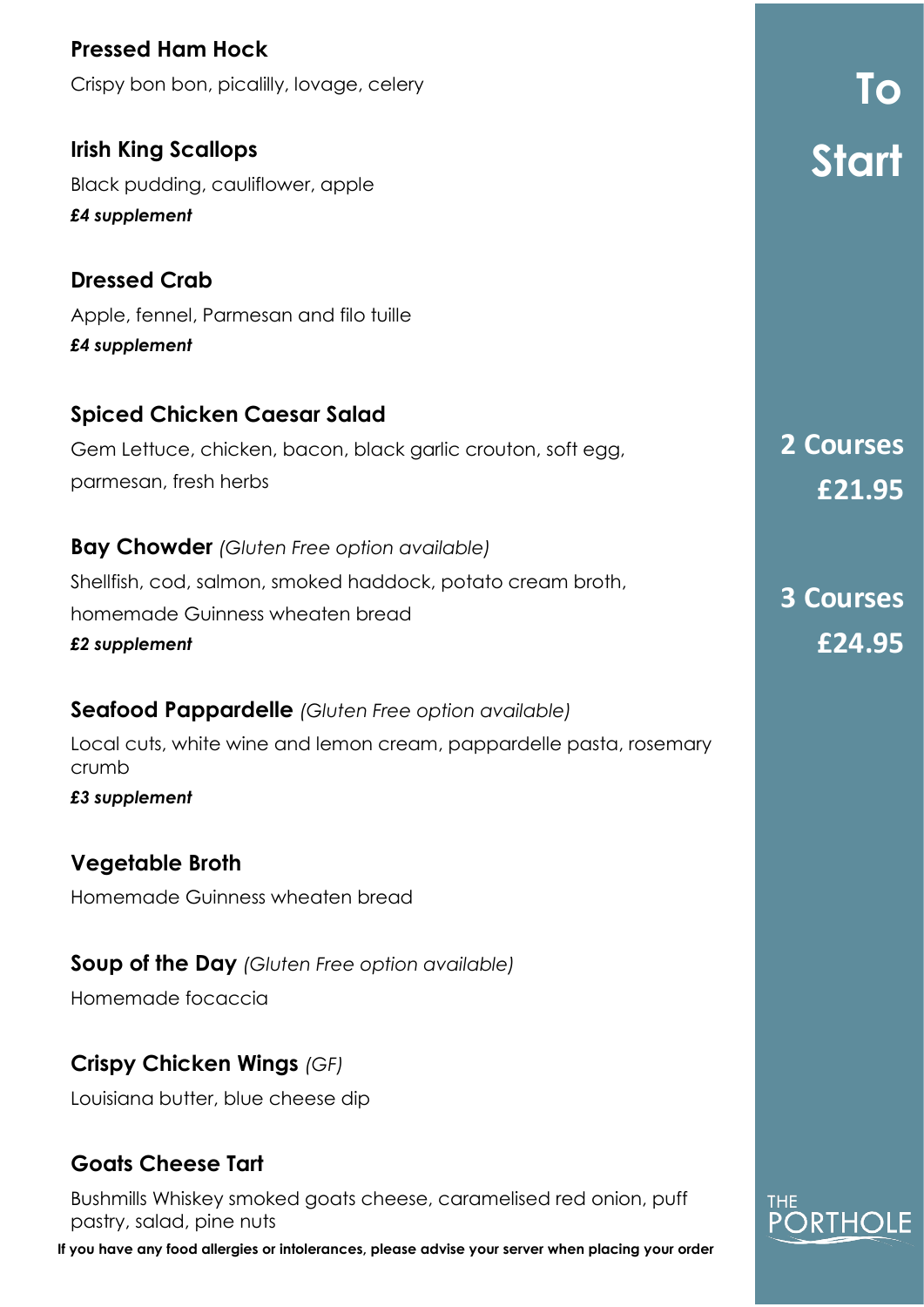### **Lemon & Herb Chicken**

Pan roast supreme, lemon & chive gnocchi, Parmesan tuille, onion purée £2 supplement

**Red Thai Curry** *(GF)* Fresh stir-fried vegetables and your choice of either Chicken, Seafood or **Vegetable** 

**Peppered Chicken** *(GF)* Locally sourced chicken, crispy tobacco onions, homemade creamy pepper sauce

**Grilled Seabass** *(GF)* Pickled vegetable salad, peanut dressing

# **Greencastle Cod**

Roast red pepper, chorizo, confit cabbage

**Battered Donegal Cod** *(GF)* Middleton batter, chilli & minted peas, house tartare, charred lemon

**Salt & Chilli Scampi** In breadcrumbs, stir fry vegetables, garlic dip

**6oz Champion Burger** Award winning Irish beef, smoked Applewood cheese, streaky bacon, gem

# **24hour Guinness Braised Beef** *(GF)*

Carrot purée, game chips, jus

**10oz Sirloin** *(GF)* Locally Sourced Prime Beef, pickled onion ring and your choice of sauce **£4 supplement** 

**8oz Hereford Prime Fillet Steak** *(GF)* Textures of carrot, potato & braised beef roulade, jus **£9 supplement**

### **Main Courses include one side order of your choice**

**If you have any food allergies or intolerances,** 

**please advise your server when placing your order** 

# $\mathbb{R}$  and  $\mathbb{R}$ Course **Main Course**

# RTHOLE